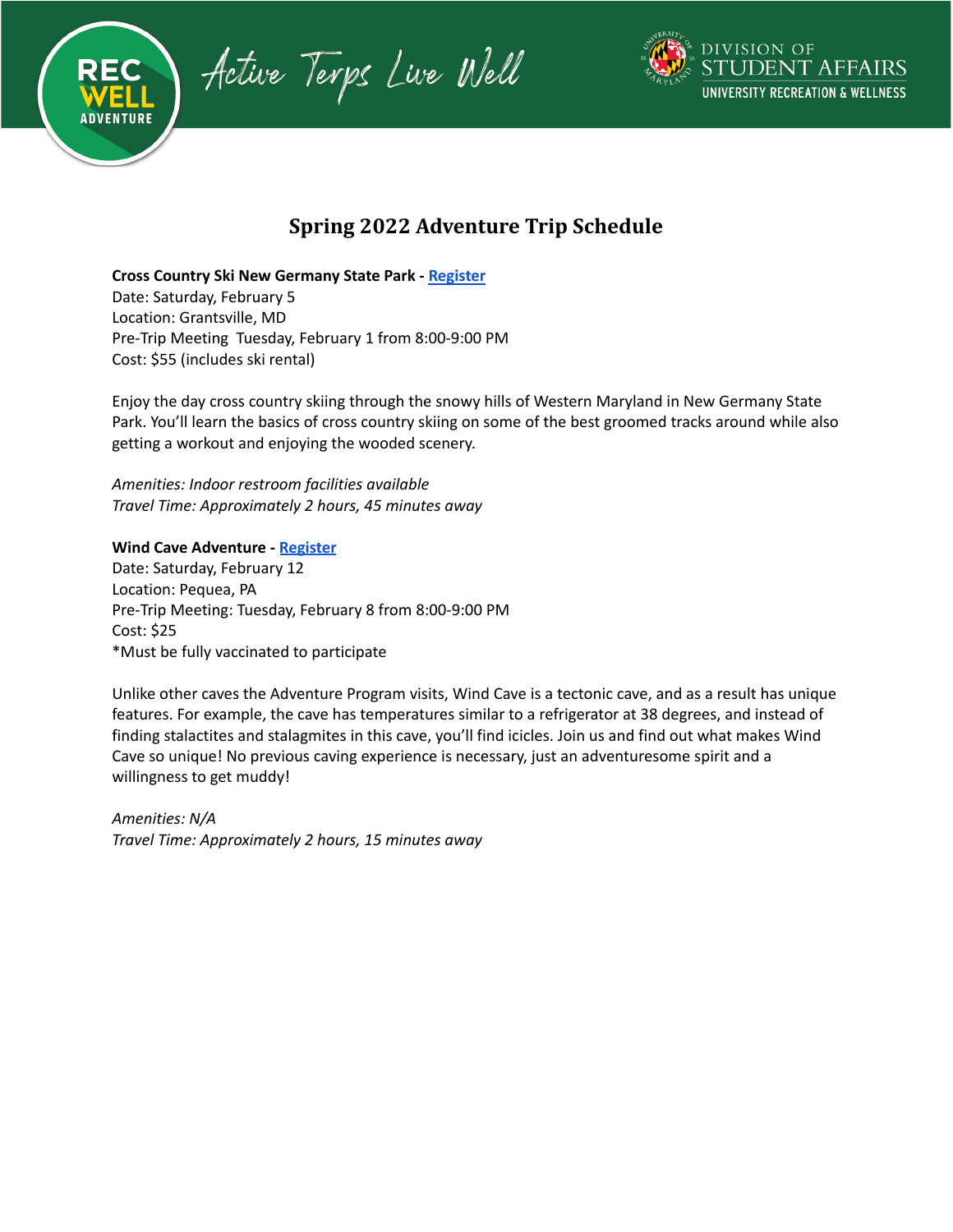Active Terps Live Well



### **Cave Whitings Neck - [Register](https://activeterp.umd.edu/Program/GetProgramDetails?courseId=0ac28781-630f-4d89-9f32-6d7321182dbd&semesterId=6f6bef96-791a-4efa-b5a5-4d364adbb514)**

Date: Saturday, February 19 Location: Shepherdstown, WV Pre-Trip Meeting: Tuesday, February 15 from 8:00-9:00 PM Cost: \$30 \*Must be fully vaccinated to participate

We're heading underground to warmer temperatures! Solutional caves like Whitings Neck offer year round temperatures in the 50's. Come explore the features and formations that Whitings Neck Cave has to offer. Crawl through the "Birth Canal" and get turned around in the "Milkshake Room." No previous caving experience is necessary, just an adventuresome spirit and a willingness to get muddy!

*Amenities: Portable toilets in the parking lot Travel Time: Approximately 2 hours 30 minutes one way*

### **Intro to Backpacking on the Appalachian Trail - [Register](https://activeterp.umd.edu/Program/GetProgramDetails?courseId=12f3afac-8092-4486-8462-d4bf3693be6d&semesterId=6f6bef96-791a-4efa-b5a5-4d364adbb514)**

Date: Saturday, February 26 - Sunday, February 27 Location: Harpers Ferry, WV Pre-Trip Meeting: Tuesday, February 22 from 8:00-9:30 PM Cost: \$50 \*Must be fully vaccinated to participate

This trip is designed to teach the basics of backpacking while exploring a section of the iconic Appalachian Trail. We'll begin at Gathland State Park and finish in Historic Harpers Ferry, backpacking approximately four to five miles each day. A trip highlight is a view of the confluence of the Potomac and Shenandoah Rivers from the heights of Weverton Cliffs.

*Amenities: Outdoor toilet facilities (privies) available Travel Time: Approximately 1 hour, 30 minutes away*

### **Cave & Hike West Virginia - [Register](https://activeterp.umd.edu/Program/GetProgramDetails?courseId=66de181a-e4d2-4811-bc50-378fdb6f232e&semesterId=6f6bef96-791a-4efa-b5a5-4d364adbb514)**

Date: Saturday, March 5-Sunday, March 6 Location: Seneca Rocks, WV Pre-Trip Meeting: Tuesday, March 1 from 8:00-9:30 PM Cost: \$60 \*Must be fully vaccinated to participate

Join us for this wild and wonderful adventure in West Virginia! We'll spend most of the weekend underground exploring two of the area's many caves. We'll also hike up Seneca Rocks for a breathtaking view of the valley below and spend our evening nestled in the shadows of Seneca Rocks.

*Amenities*: *Indoor restrooms with running water available at campground Travel Time: Approximately 3 hours one way*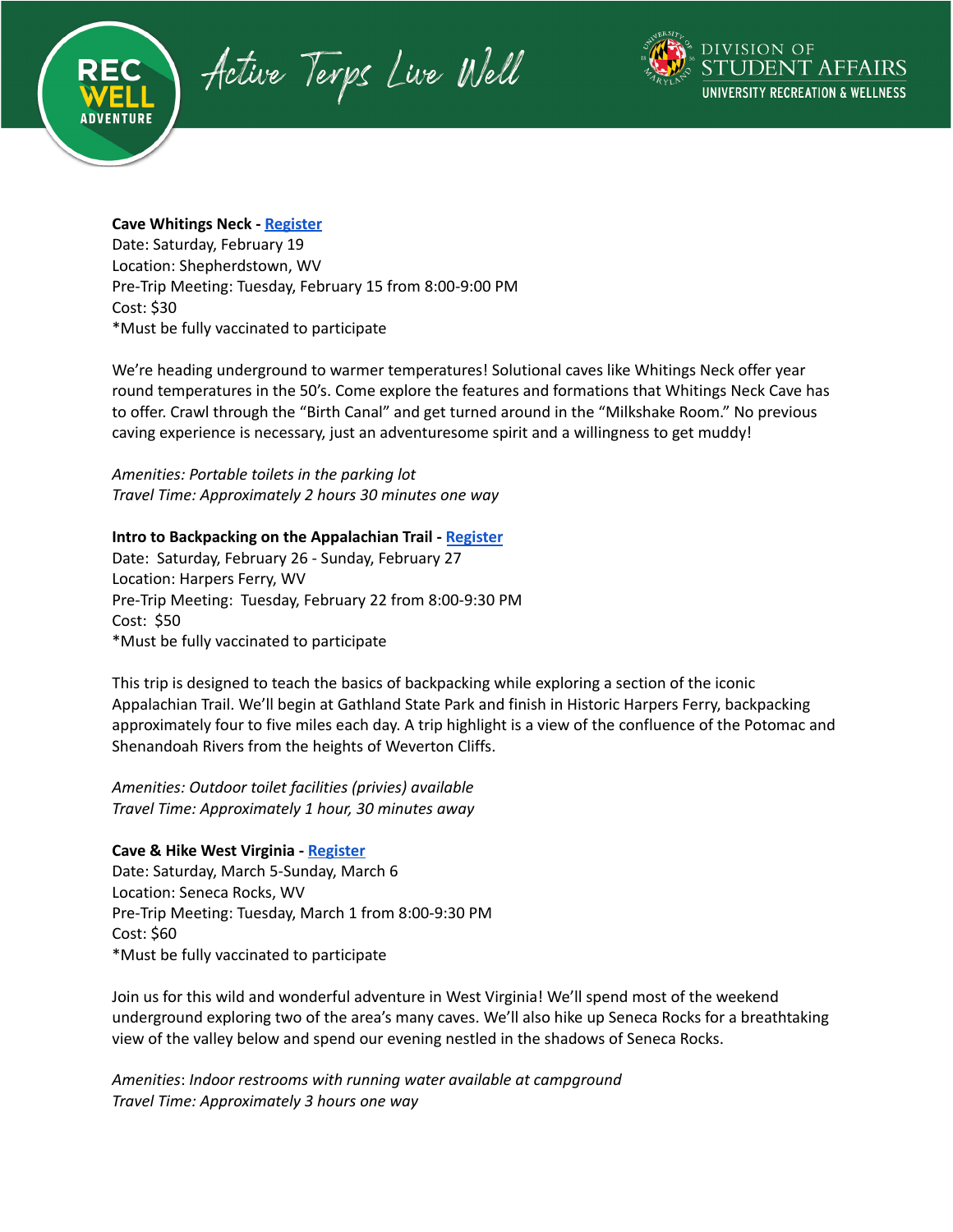Active Terps Live Well



**Hike Catoctin Mountain Park - [Register](https://activeterp.umd.edu/Program/GetProgramDetails?courseId=df5a4c1a-2b3b-4954-8c9a-4e2f40b94fa9&semesterId=6f6bef96-791a-4efa-b5a5-4d364adbb514)**

Date: Saturday, March 12 Location: Thurmont, MD Pre-Trip Meeting: Tuesday, March 8 from 8:00-9:00 PM Cost: \$25

Join us for a day of hiking in Catoctin Mountain Park, famous for its beautiful vistas and cascading waterfalls. This is a great opportunity to escape campus and experience one of Maryland's most beautiful parks.

*Amenities: Indoor toilet facilities available at Visitor Center, water access Travel Time: Approximately 1 hour, 15 minutes one way*

### **Hike Shenandoah National Park - [Register](https://activeterp.umd.edu/Program/GetProgramDetails?courseId=6ad0b9ce-8f93-4939-8d9f-8d60edfdc8f0&semesterId=6f6bef96-791a-4efa-b5a5-4d364adbb514)**

Date: Sunday, March 20 Location: Shenandoah National Park – Rileyville, VA Pre-Trip Meeting: Tuesday, March 15 from 8:00-9:00 PM Cost: \$30 \*Must be fully vaccinated to participate

Looking to cross a national park off your list? Escape to the hills of Shenandoah National Park for a day of hiking! Enjoy the fresh air as you hike through the wooded hollows of this gem of a national park.

*Amenities: Portable toilets available in parking area Travel Time: Approximately 2 hours, 30 minutes one way*

**Spring Break Multi-Sport Adventure: Red River Gorge - [Register](https://activeterp.umd.edu/Program/GetProgramDetails?courseId=c0ad5fd8-7fa1-4f98-895a-85115b1200de&semesterId=6f6bef96-791a-4efa-b5a5-4d364adbb514)** Date: Saturday, March 20-Friday, March 25 Location: Stanton, KY Pre-Trip Meeting: Tuesdays, March 8 & 15 from 8:00-9:30 PM Cost: \$250 \*Must be fully vaccinated to participate *\*\*Registration opens February 7 at noon*

Join us in Red River Gorge for a Spring Break spent in the mountains of Kentucky! You'll hike along rivers and to sandstone arches, climb world-renown crags, and enjoy a cozy campfire in the evenings while getting to know fellow Terps. This trip is open to all experience levels and beginner friendly, so no outdoor experience is needed. Just bring a willingness to try new things and be ready for an adventure!

*Amenities: Potable running water, indoor restrooms, & shower facilities available at campsite Drive Time: Approximately 8 hours one way*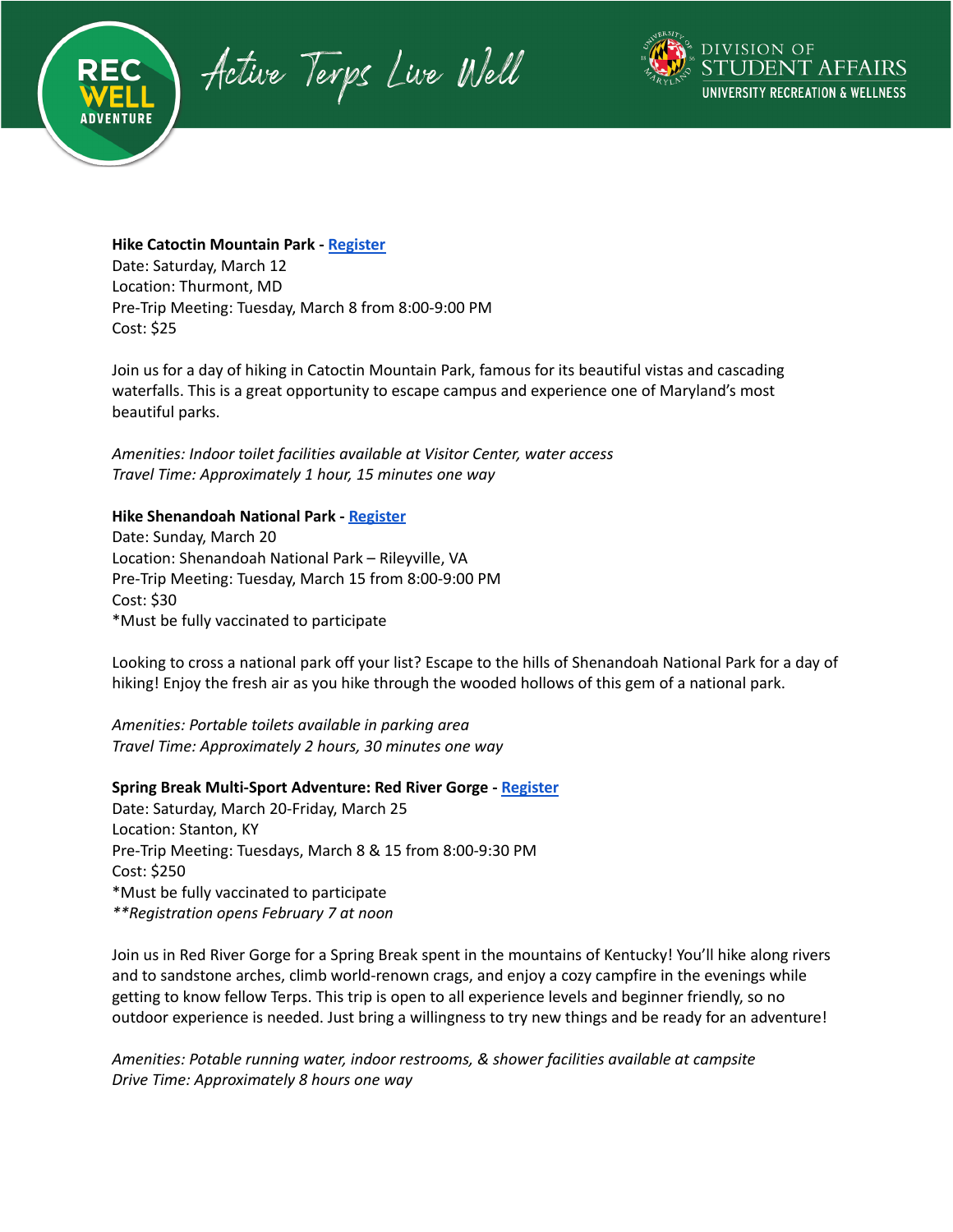Active Terps Live Well



### **Climb Carderock - [Register](https://activeterp.umd.edu/Program/GetProgramDetails?courseId=a795663d-e7bf-46f7-9c57-c91ac1d70f16&semesterId=6f6bef96-791a-4efa-b5a5-4d364adbb514)**

Date: Saturday, March 26 Location: Carderock, MD Pre-Trip Meeting: Tuesday, March 15 from 8:00-9:00 PM Cost: \$25

Just a few miles from the Capital Beltway, Carderock offers some of the best urban climbing around. Harness up and get ready to spend a leisurely day on the rocks while making new friends. Climbing at Carderock is open to climbers of all skill levels, so it is a great place for both experienced climbers and those who are just trying it out for the first time.

*Amenities: Indoor restroom facilities available in parking lot Drive Time: Approximately 45 minutes one way*

### **Cherry Blossom Kayak on the Potomac - [Register](https://activeterp.umd.edu/Program/GetProgramDetails?courseId=8df1ed58-f4a9-424c-9698-098bcd773917&semesterId=6f6bef96-791a-4efa-b5a5-4d364adbb514)**

Date: Saturday, April 2 Location: Washington, D.C. Pre-Trip Meeting: Tuesday, March 29 from 8:00-9:30 PM Cost: \$30

Paddle along the Potomac River and enjoy unique views of the D.C. Monuments and cherry blossoms. We'll paddle to Theodore Roosevelt Island where we will take a break for lunch and visit the monument. You'll have another opportunity to enjoy the views from the water as we paddle back to Columbia Island Marina. No kayaking experience is necessary.

*Amenities: Indoor restroom facilities available at the marina and on the island Travel Time: Approximately 45 minutes away*

### **Old Rag Sunrise Hike - [Register](https://activeterp.umd.edu/Program/GetProgramDetails?courseId=83022c31-b62f-40d1-ab73-f2514ee00f2a&semesterId=6f6bef96-791a-4efa-b5a5-4d364adbb514)**

Date: Saturday, April 2-Sunday, April 3 Location: Nethers, VA Pre- Trip Meeting: March 29 from 8:00-9:30 PM Cost: \$55 \*Must be fully vaccinated to participate

Don't miss out on this Adventure Program classic! You will scale Old Rag Mountain in the dark hours of the early morning while the rest of the world is still asleep. After some challenging hiking and rock scrambling under a starry sky, you'll be rewarded with a memorable sunrise on the summit of Old Rag and one of the East Coast's most incredible panoramic views.

*Amenities: Portable toilets available at the trailhead Travel Time: Approximately 2 hours, 15 minutes away*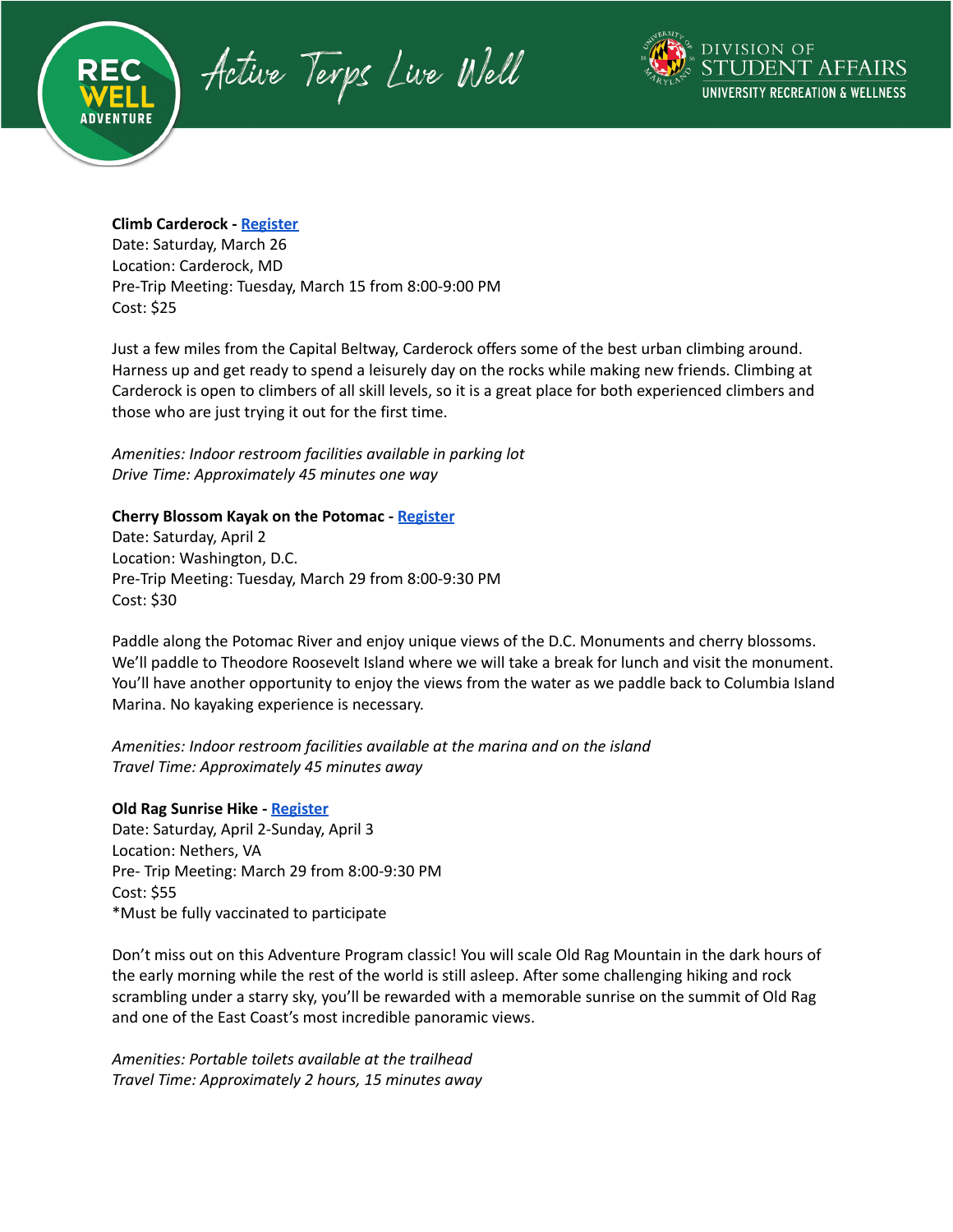Active Terps Live Well



# **Mountain Bike & Camp Pocahontas State Park - [Register](https://activeterp.umd.edu/Program/GetProgramDetails?courseId=1fb6ca62-b813-48d3-af9d-a3bbd3174d97&semesterId=6f6bef96-791a-4efa-b5a5-4d364adbb514)**

Date: Saturday, April 9-Sunday, April 10 Location: Chesterfield, VA Pre-Trip Meeting: Tuesday, April 5 from 8:00-9:30 PM Cost: \$50 \*Must be fully vaccinated to participate

Spend an exhilarating weekend mountain biking the singletrack trails of Central Virginia's Pocahontas State Park. Located just outside of Richmond, Pocahontas State Park is home to over 64 miles of trail and over 25 miles are dedicated to directional mountain biking. After a day of biking, you'll be able to relax around the campfire and rest up for another day of exploring the park by bike.

*Amenities: Indoor restroom and shower facilities available Travel Time: Approximately 3 hours away*

### **Canoe the Monocacy River - [Register](https://activeterp.umd.edu/Program/GetProgramDetails?courseId=f7de8237-6bee-459b-a6bc-9a9c6b4ff020&semesterId=6f6bef96-791a-4efa-b5a5-4d364adbb514)**

Date: Sunday, April 10 Location: Frederick, MD Pre-Trip Meeting: Tuesday, April 5 from 8:00-9:00 PM Cost: \$25

Join the Adventure Program for a canoeing adventure on the Monocacy River, one of Maryland's Wild and Scenic Rivers. Spend a leisurely spring day trying your hand at canoeing and enjoying the beautiful scenery of Western Maryland.

*Amenities: Outdoor toilet facilities (privies/portable toilets) available in parking lot Travel Time: Approximately 1 hour away*

### **Mountain Bike Fairland - [Register](https://activeterp.umd.edu/Program/GetProgramDetails?courseId=f83ab28a-b92d-486b-b3d1-2c396d8df2a4&semesterId=6f6bef96-791a-4efa-b5a5-4d364adbb514)**

Date: Saturday, April 16 Location: Burtonsville, MD Pre-Trip Meeting: Tuesday, April 12 from 8:00-9:30 PM Cost: \$25

Mountain biking is exhilarating and fun - come give it a try with the Adventure Program! This trip is designed to give new riders the required knowledge and skills to tackle some of the best dirt trails in the area. Adventure Program Trip Leaders will provide some on-campus instruction before heading out to Fairland Recreational Park for some on-trail adventure.

*Amenities: Indoor restroom facilities with running water available at trailhead Travel Time: Approximately 30 minutes one way*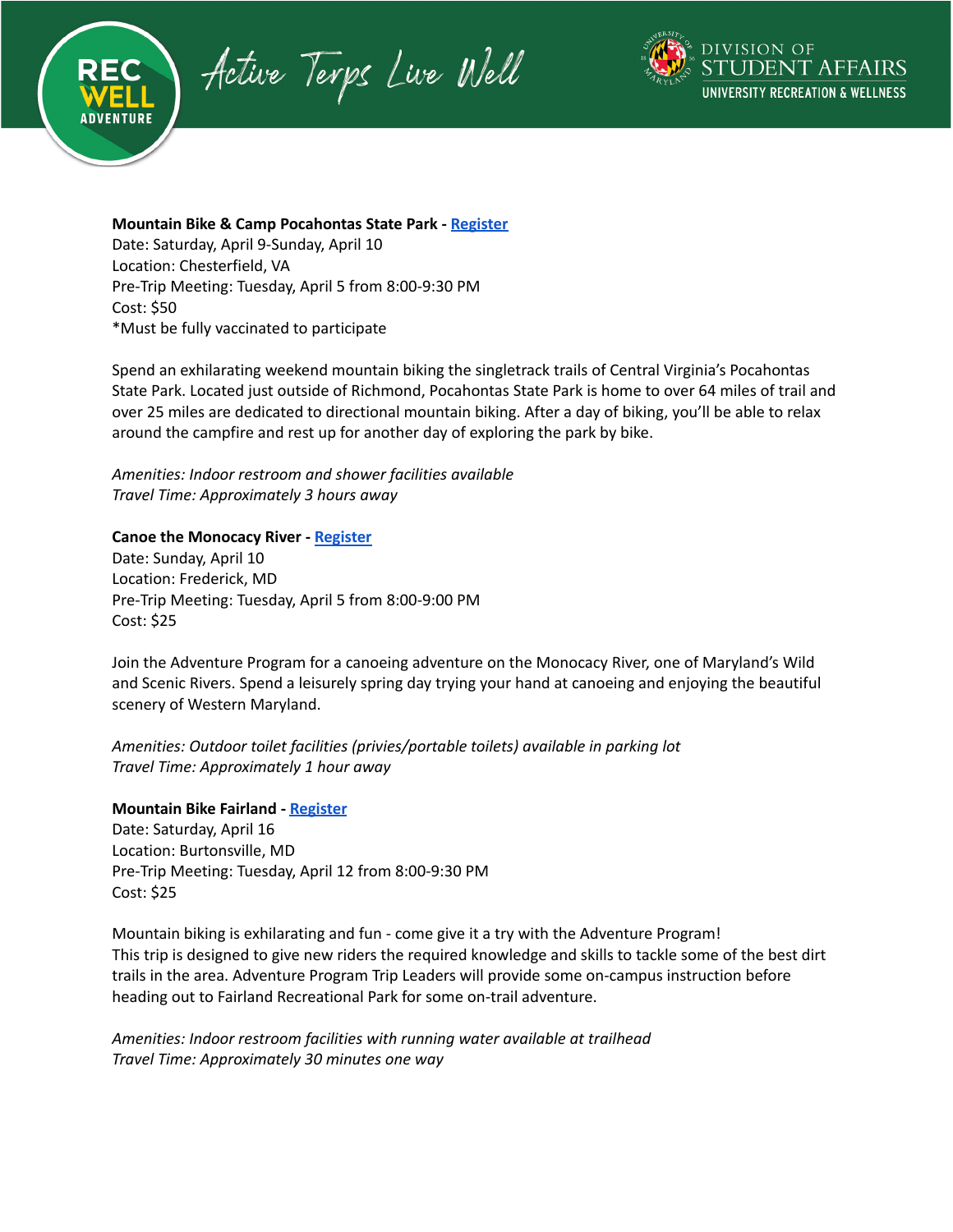Active Terps Live Well



# **Climb & Camp Annapolis Rocks - [Register](https://activeterp.umd.edu/Program/GetProgramDetails?courseId=f0de1b34-7e70-4575-807d-33c1097e641f&semesterId=6f6bef96-791a-4efa-b5a5-4d364adbb514)** Date: Saturday, April 16-Sunday, April 17 Location: Frederick, MD Pre-Trip Meeting: Tuesday, April 12 from 8:00-9:30 PM Cost: \$55

\*Must be fully vaccinated to participate

Welcome the spring weather with a weekend of adventure at Annapolis Rocks. We will backpack a short distance on the Appalachian Trail to our climbing site, set up camp for the weekend, and spend two days rock climbing and hiking. Enjoy a weekend away from College Park while enjoying the spectacular views from Annapolis Rocks!

*Amenities: Outdoor toilet facilities (privy) available at campground Travel Time: Approximately 1 hour 30 minutes one way*

### **Whitewater Kayak Antietam Creek - [Register](https://activeterp.umd.edu/Program/GetProgramDetails?courseId=8e7ef800-d098-4717-a74e-5e3d80878164&semesterId=6f6bef96-791a-4efa-b5a5-4d364adbb514)**

Date: Saturday, April 23 Location: Sharpsburg, MD Pre-Trip Meeting: Tuesday, April 19 from 8:00-9:30 PM Cost: \$30

Join us for a thrilling day of whitewater paddling on Antietam Creek! This trip is designed to introduce participants to the technical skills of whitewater and offer them a chance to put them to the test. Enjoy the beautiful 8 mile stretch as we paddle from Devil's Backbone Park to Molly's Hole. No previous white water experience necessary.

*Amenities: N/A Travel Time: Approximately 1 hour, 20 minutes away*

### **Canoe & Camp the Shenandoah River - [Register](https://activeterp.umd.edu/Program/GetProgramDetails?courseId=67327441-75b5-4d25-9cb0-4756d9a44edd&semesterId=6f6bef96-791a-4efa-b5a5-4d364adbb514)**

Date: Saturday, April 23- Sunday, April 24 Location: Bentonville, VA Pre-Trip Meeting: Tuesday, April 19 from 8:00-9:30 PM Cost: \$45 \*Must be fully vaccinated to participate

Spend the weekend canoeing a section of the beautiful South Fork of the Shenandoah River while enjoying the scenery and paddling through rapids and ripples. After a day of paddling, you'll camp on the banks of the river in George Washington National Forest where you'll be in awe of the star-filled sky.

*Amenities: Indoor restroom facilities available at end of trip Travel Time: Approximately 2 hours away*